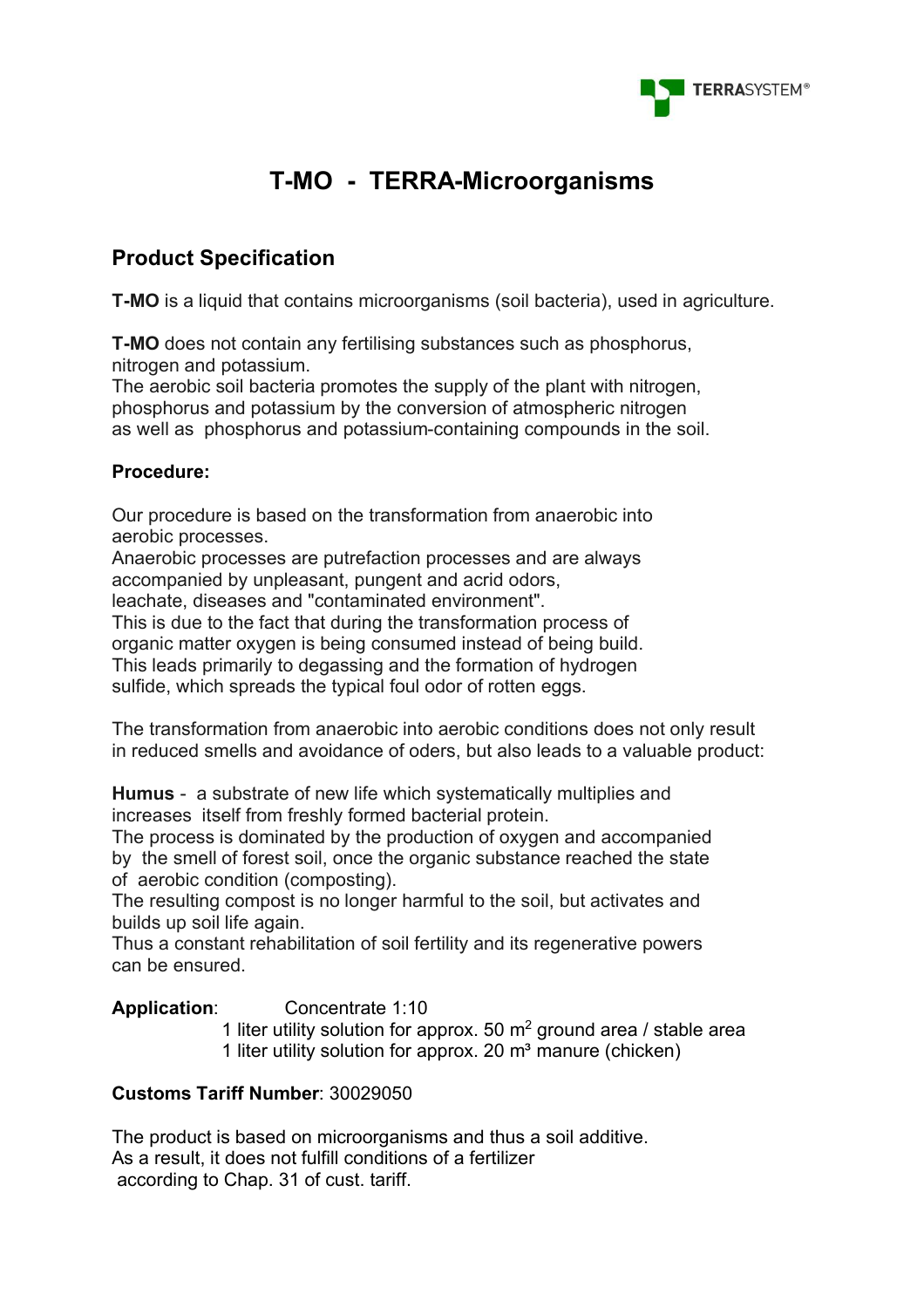

# **T-Mo**

## TERRA- Microorganisms - MSDS

#### **Section 1 Product Description**

#### Product Name: TERRA - Microorganisms - "T-MO"

Recommended Uses: Waste and Wastewater Treatment, Bioremediation, Odor Control Synonyms: Microbial Inoculant, Microbes, Deodorizer

Supplier by: **TERRA-SYSTEM GmbH.** Untergroßau 178 A-8261 Sinalbelkirchen AUSTRIA (+43) 3118-5110 <www.terra-3000.com>

#### **Section 2 Hazard Identification**

This section identifies the hazards of the chemical presented on the MSDS and the appropriate warning information associated with those hazards.

Pictograms: None exist for Non-hazardous materials Hazard Rating: Health: 0 Normal Material Fire: 0 Will not burn Reactivity: 0 Stable

No hazardous ingredients present; not hazardous to humans, animals or plants.

GHS Classification: No classification exists for microorganisms

Other Safety Precautions: None necessary.

#### **Section 3 Composition / Information on Ingredients**

Chemical Name CAS# Water 7732-18-5 Lactic Acid Bacteria Not Classified Yeast Not Classified Photosynthetic Bacteria Not Classified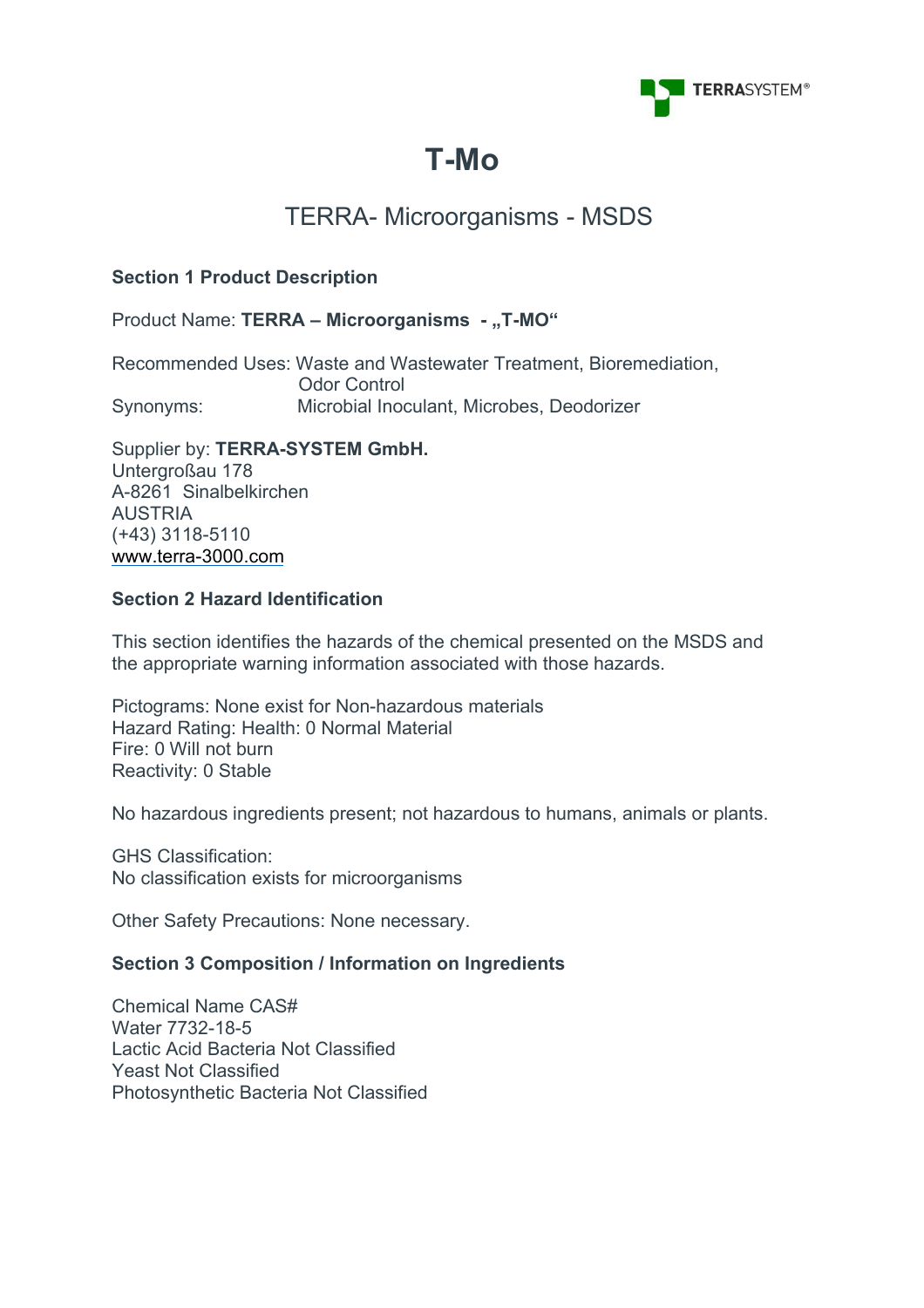

#### **Section 4 First Aid Measures**

Emergency and First Aid Procedures Inhalation: In cases of inhalation, remove to fresh air Eyes: In case of contact with eyes, rinse with water for 10 seconds. Skin Contact: Rinse with clean water. Ingestion: If swallowed, drink some fresh water.

#### **Section 5 Firefighting Procedures**

Extinguishing Media: Material will not combust. Fire Fighting Methods and Protection: Same precautions shall be taken as for fighting a fire of water. Fire and/or Explosion Hazards: None Hazardous Combustion Products: None

#### **Section 6 Spill or Leak Procedures**

Steps to Take in Case Material Is Released of Spilled: Floors: Mop up with fresh water, sewer disposal Waste Disposal Method: Sewer disposal. Material is biodegradable, all natural organic ingredients, Non-GMO Soil: Rinse area with water.

#### **Section 7 Handling and Storage**

Handling: Pour material with spigot, siphon, or dosage pumps. Material digests biological matter (fats, oils, grease). Avoid contact with these materials if you don't want them digested. Storage: Store at temperatures between (40 and 120º F) Do not freeze. Keep container closed and out of direct sunlight. Storage Code: Green. General Chemical Storage.

#### **Section 8 Protection Information**

Respiratory Protection: None Ventilation: None Protective Gloves: Optional Eye Protection: Safety glasses optional Protective Clothing: None Work Practices: Clean up spills immediately; floor will be slick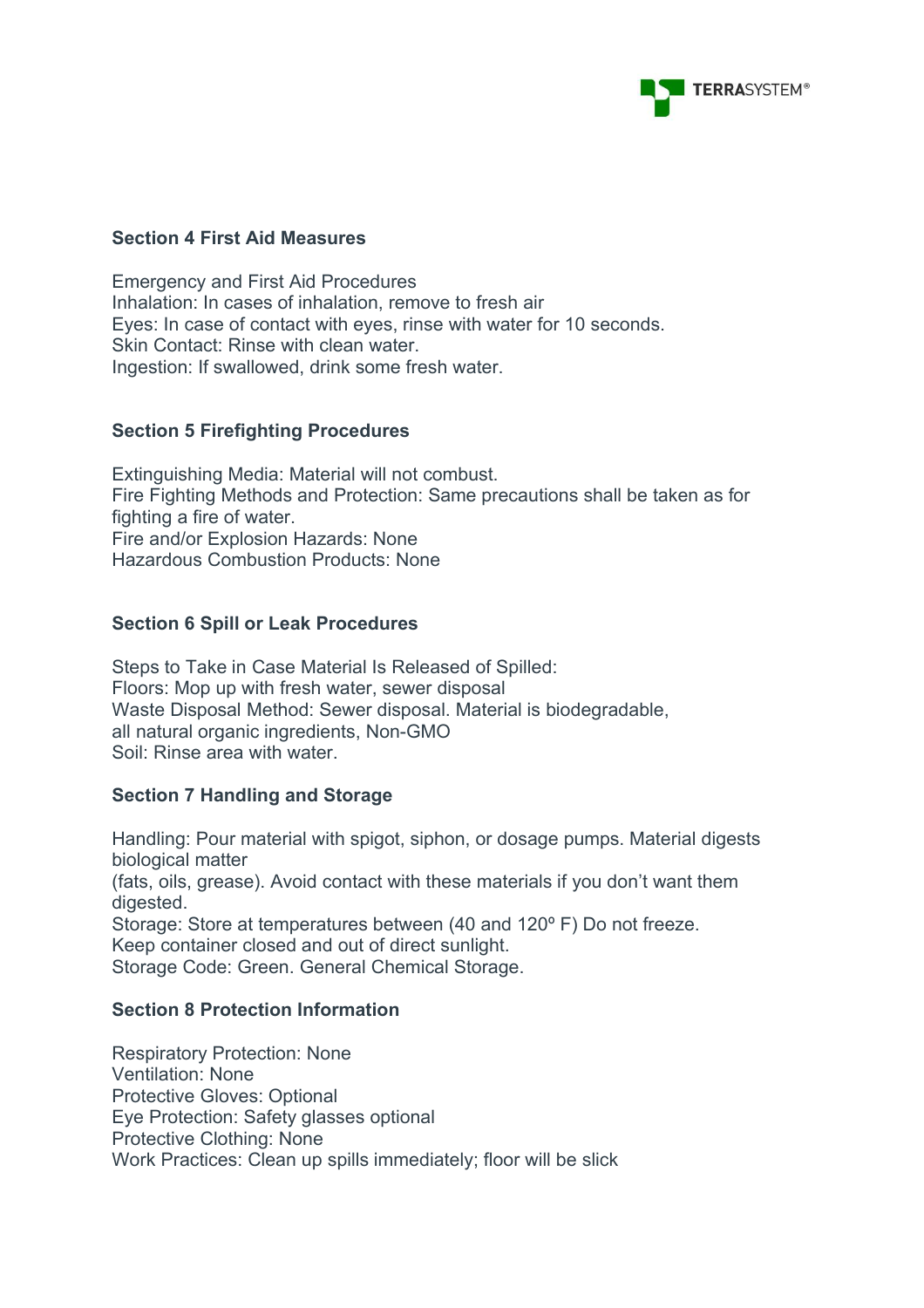

#### **Section 9 Physical Data**

Formula: Proprietary Vapor Pressure: N/D Molecular Weight: Evaporation Rate: Equal to water Appearance: Brown liquid Vapor Density (Air=1) 0.804 g/L Odor: Mild Specific Gravity: 1.2 (25ºC) pH: 3.5 Solubility in Water: Soluble Melting Point: N/A Log Pow (calculated): Not known Boiling Point: >100 °C Autoignition Temperature: 536ºC Flash Point: None Viscosity: Same as water Flammable Limits in Air: N/A % Volatile by Volume: 0

#### **Section 10 Reactivity Data**

Reactivity: Not reactive under normal conditions. Chemical Stability: Stable Incompatible Materials: None, non-reactive Hazardous Decomposition Products: None Hazardous Polymerization: Will not occur

#### **Section 11 Toxicity Data**

Routes of Entry: Inhalation and ingestion Symptoms (Acute): Coughing, abdominal discomfort (gas pain), loose stool Displayed Effects: No long-term effects.

Acute Toxicity: Chemical Name CAS Number Oral LD50 Dermal LD50 Inhalation LD50 Water 7732-18-5 Oral LD50 Rat 90000 mg/kg Lactic Acid Bacteria Not Classified Yeast Not Classified Photosynthetic Bacteria Not Classified

Carcinogenicity: CAS Number IARC NTP OSHA Water 7732-18-5 Not Listed Not Listed Not Listed Lactic Acid Bacteria Not Classified Not Listed Not Listed Not Listed Yeast Not Classified Not Listed Not Listed Not Listed Photosynthetic Bacteria Not Classified Not Listed Not Listed Not Listed

Chronic Effects: Mutagenicity: No evidence of a mutagenic effect. Teratogenicity: No evidence of a teratogenic effect (birth defect) Sensitization: No evidence of a sensitization effect. Reproductive: No evidence of negative reproductive effects Target Organ Effects: Acute: No evidence of acute effects on organs. Chronic: No evidence of effects on the eyes.